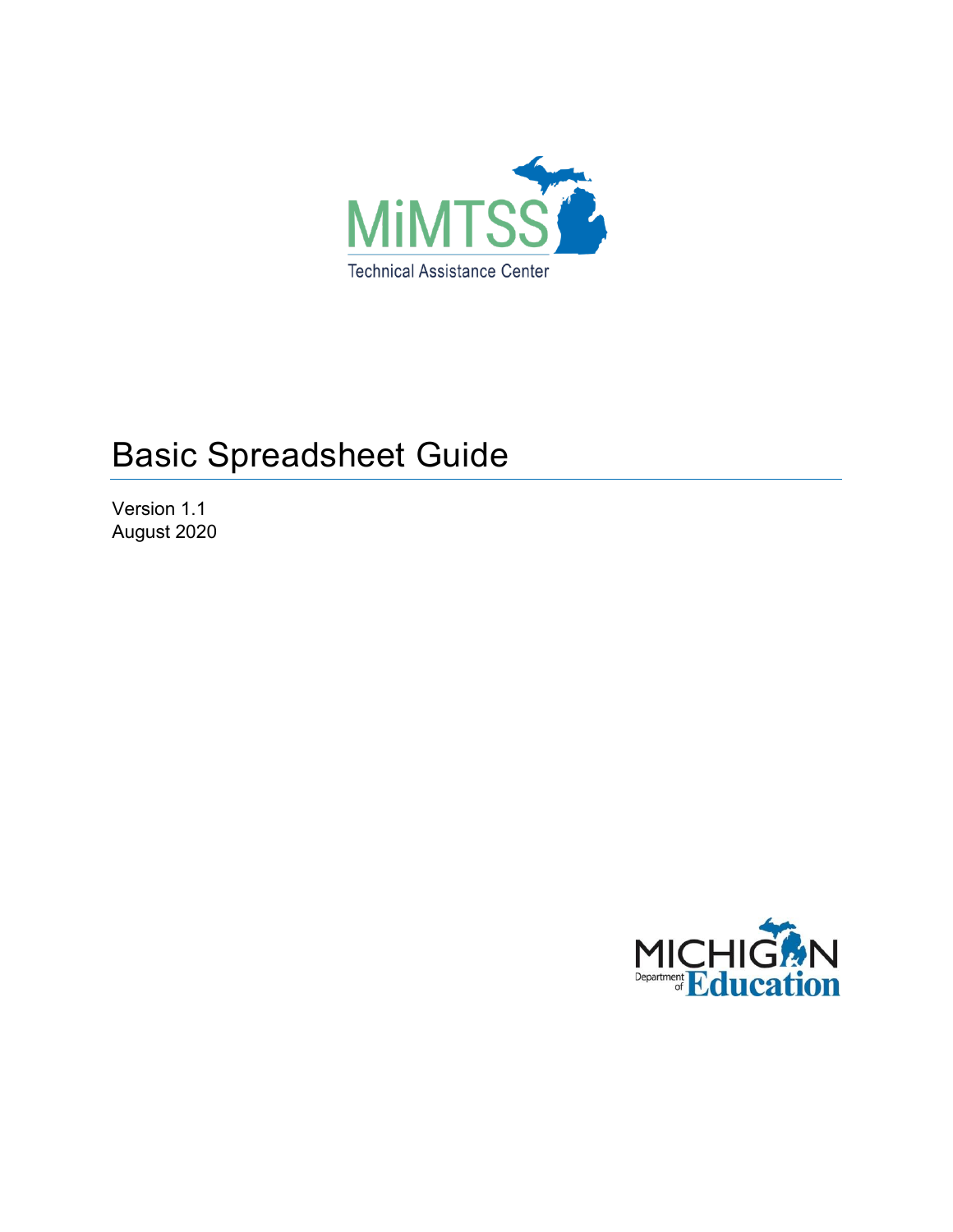## **Table of Contents**

| <b>Basic Spreadsheet Guide</b>                                                                                                                                                  | 4                                                       |
|---------------------------------------------------------------------------------------------------------------------------------------------------------------------------------|---------------------------------------------------------|
| Spreadsheet Introduction and Organization                                                                                                                                       | 4                                                       |
| The Bad and the Good<br>Uses<br>Security and Confidentiality<br><b>Google Sheets Protection Levels</b>                                                                          | 4<br>4<br>5<br>5                                        |
| <b>Excel Spreadsheet Protection Levels</b>                                                                                                                                      | 5                                                       |
| How is this principle applied to the companion example spreadsheet?                                                                                                             | 6                                                       |
| Be Organized<br>How is this principle applied to the companion example spreadsheet?                                                                                             | 6<br>6                                                  |
| <b>Be Consistent</b><br>How is this principle applied to the companion example spreadsheet?                                                                                     | 6<br>$\overline{7}$                                     |
| <b>Bonus Feature: History</b>                                                                                                                                                   | $\overline{7}$                                          |
| <b>Spreadsheets Basics</b>                                                                                                                                                      | $\overline{7}$                                          |
| Data<br>Functions<br>Formulae<br>Charts                                                                                                                                         | $\overline{7}$<br>$\overline{7}$<br>7<br>$\overline{7}$ |
| Spreadsheets Navigation                                                                                                                                                         | 8                                                       |
| Sharing<br>Share: Force a Copy                                                                                                                                                  | 8<br>8                                                  |
| <b>Basic Functionality</b>                                                                                                                                                      | 8                                                       |
| <b>Create New Sheets</b><br><b>Duplicate Sheet</b><br><b>Select Entire Sheet</b><br>Select Entire Column or Row<br>Copy and Paste Options<br>Paste Special Options<br>Transpose | 8<br>8<br>9<br>9<br>9<br>9<br>10                        |
| <b>Autofill Options</b><br><b>Comments and Notes</b>                                                                                                                            | 10<br>10                                                |
| <b>Advanced Functionality</b>                                                                                                                                                   | 11                                                      |
| Protect a Sheet or Range<br><b>Freeze Rows and Columns</b><br>Hide Rows, Columns, and Sheets<br>Group Rows and Columns<br>Named Ranges                                          | 11<br>11<br>11<br>11<br>12                              |
| <b>Basic Analysis</b>                                                                                                                                                           | 12                                                      |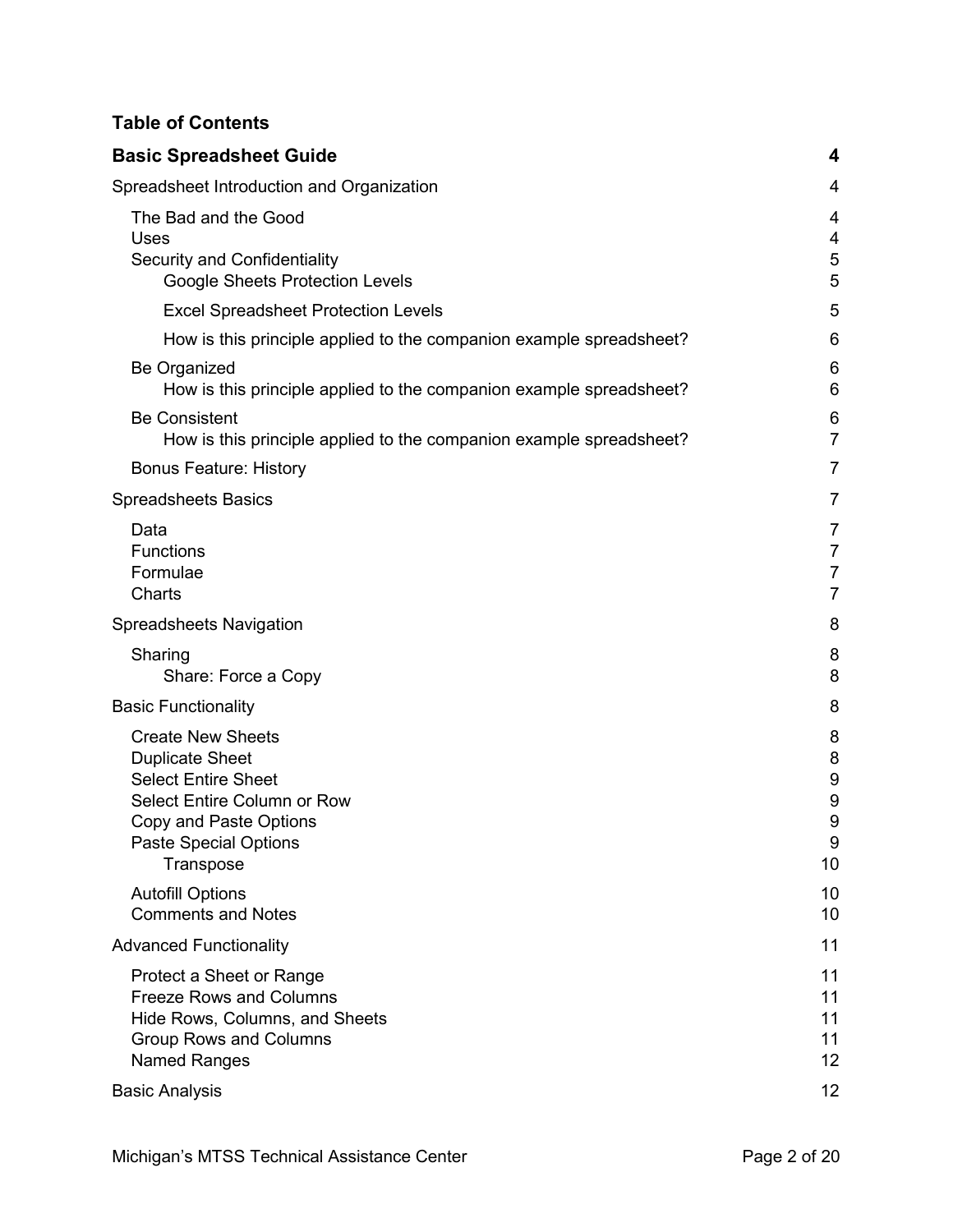| Sorting and Filter<br>Sorting                                                                | 12<br>12             |
|----------------------------------------------------------------------------------------------|----------------------|
| Details to Consider                                                                          | 12                   |
| <b>Entire Sheet Sort</b>                                                                     | 12                   |
| Sort Range                                                                                   | 13                   |
| <b>Advanced Filtering</b><br><b>Filter by Values</b>                                         | 13<br>13             |
| Filter by Condition                                                                          | 13                   |
| <b>Helpful Hints:</b>                                                                        | 13                   |
| <b>Filter View</b><br><b>Quick Summary Tool</b>                                              | 13<br>14             |
| <b>Conditional Formatting</b>                                                                | 14                   |
| What is Conditional Formatting?<br><b>Formatting Rules</b>                                   | 14<br>14             |
| <b>Pivot Tables</b>                                                                          | 14                   |
| <b>Slicers</b>                                                                               | 15                   |
| <b>Basic Functions</b>                                                                       | 16                   |
| <b>Functions/Formulas Description</b><br><b>Common Functions</b><br>Examples:                | 16<br>16<br>16       |
| Types of Functions/Formula<br>Formula Autofill Options: Copy or Drag<br>Formula Cell Locking | 16<br>16<br>17       |
| <b>Advanced Functions</b>                                                                    | 17                   |
| Concatenate<br>Quartile<br>Vlookup                                                           | 17<br>17<br>18       |
| Logic Statements (If-Then)                                                                   | 18                   |
| If Statements<br>Countif<br>Sumif<br>Iferror                                                 | 18<br>19<br>19<br>19 |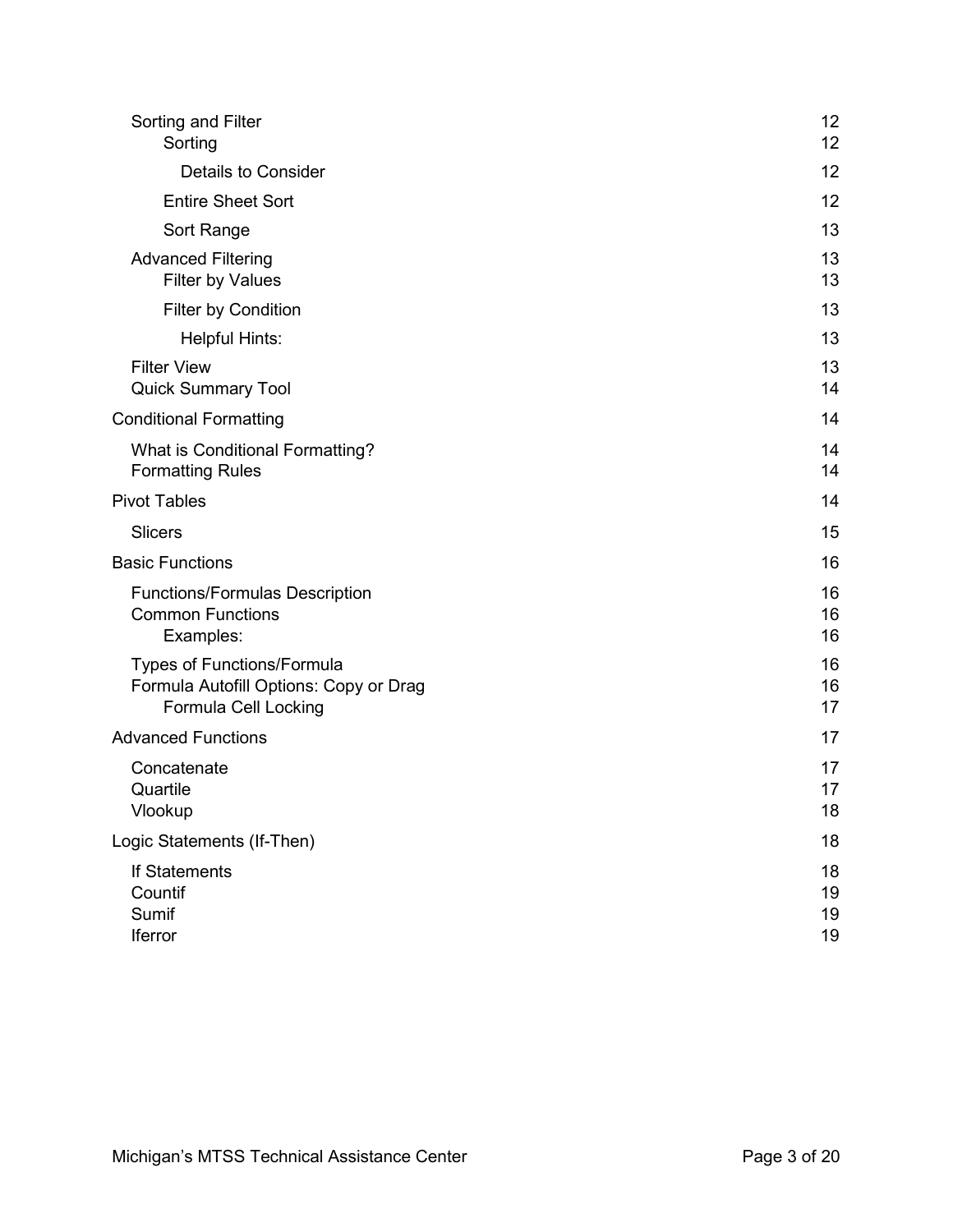## **Basic Spreadsheet Guide**

<span id="page-3-0"></span>The purpose of the document is to provide guidance around common uses for spreadsheet functions and pivot tables; and to apply and use spreadsheet functions and pivot tables to summarize, sort, reorganize, and group data. Many of the features and concepts explained in this guide are illustrated in a [companion example spreadsheet.](https://docs.google.com/spreadsheets/d/15pYZDPMZBQ5S2uFtl0AjmJ3c4LLxt04ZA8R4eI9PlCo/copy) Users of this guide may want to interact with a copy of the spreadsheet.

## <span id="page-3-1"></span>Spreadsheet Introduction and Organization

## <span id="page-3-2"></span>**The Bad and the Good**

- Spreadsheets, for all of their mundane rectangularness, have been the subject of angst and controversy for many decades.
- Spreadsheets are a valuable tool that can improve productivity and workflow, but...
- Educators should be aware of common errors and design spreadsheets that are tidy, consistent, and as resistant to mistakes.
	- o 88% of spreadsheets contain errors!
		- Panko, R. [\(2008\), "What We Know About Spreadsheet Errors"](https://www.researchgate.net/publication/228662532_What_We_Know_About_Spreadsheet_Errors): https://www.researchgate.net/publication/228662532\_What\_We\_Know\_A bout Spreadsheet Errors.

## <span id="page-3-3"></span>**Uses**

- Reflect on how you are currently using spreadsheets and ways you may want to use spreadsheets differently in the future.
- Spreadsheets are often used as a multipurpose tool for data entry, storage, analysis, and visualization.
- Educators can create spreadsheets that are less error-prone, easier for computers to process, and easier to share with collaborators and the public.
- Teachers use the Student Risk Screening Scale-Internalizing and Externalizing (SRSS-IE) spreadsheet tool to identify possible risk factors for each student in their classroom. The spreadsheet uses conditional formatting to make data analysis more visual, functions to automate tasks like calculations, and notes to improve fidelity of administration. Examples are below:
	- $\circ$  Conditional Formatting: color formatting (i.e., red, yellow, green) for cells that indicate a student's level of risk (i.e., low, moderate, high).
	- o Functions: sum, countif, if, iferror, isblank
	- $\circ$  Notes: provides directions for administration (e.g., rate one student at a time), how to use the rating scale (e.g.,  $0 =$  never), and what information is needed in specific cells (e.g., student name, grade).
- Schools and districts use an Early Warning System (EWS) spreadsheet tool to automate the universal screening process of collecting and analyzing early warning indicators (EWIs) to help identify students in grades 5-12 who are at-risk for leaving school before graduation. The spreadsheet uses pivot tables to reliably pull specific data points for quick analysis and functions to automate tasks like turning data (e.g., Y, N) into binaries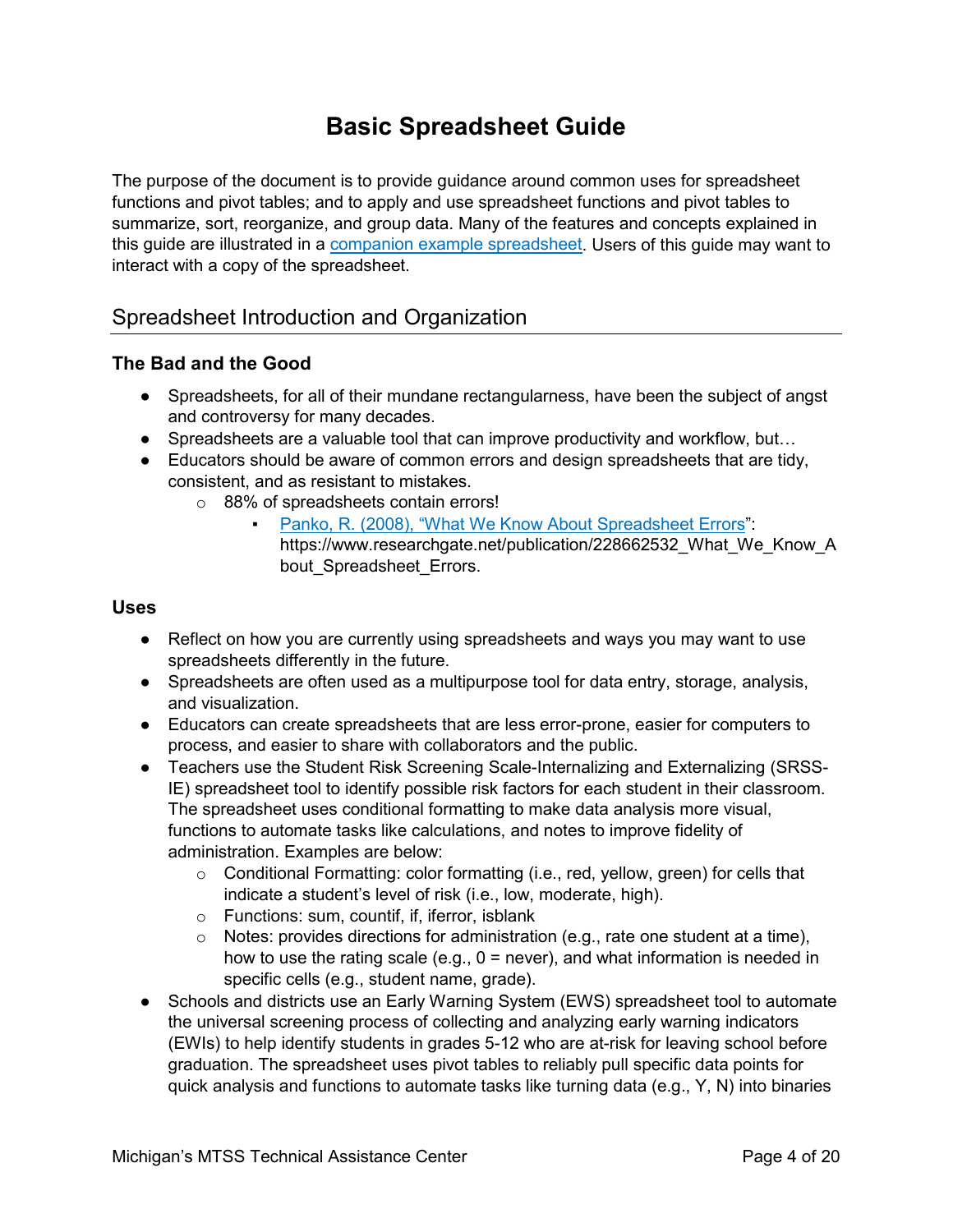(i.e., 0, 1) and combining student names with birthdays to create unique IDs. Examples are below:

- $\circ$  Pivot Tables: sum of total indicators by grade, count of attendance by grade, and count of course fails by grade.
- o Functions: sum, countifs, if, concatenate, and, vlookup

## <span id="page-4-0"></span>**Security and Confidentiality**

Electronic spreadsheets give us the ability to protect our work, whether it's to prevent someone from opening a workbook without a password, granting Read-Only access, or even just protecting a worksheet so you don't inadvertently delete any formulas. The following are the different options available for protecting your data via Google Sheets. If you would like a higher level of security and confidentiality, you may want to download your sheets to Excel and follow the directions at the support link provided.

## <span id="page-4-1"></span>*Google Sheets Protection Levels*

- File Level: This refers to what rights you provide other users when you share the sheet. Options for sharing with other users are viewer, commenter, or editor. The share button is green button at the top right of the screen. One layer of security that can be added to the file when sharing is to limit downloading, printing, or copying. This can be found by clicking on Share then Advanced then Disable options to print, copy or download for your commenters and views. For more information, see [Collaborate in Sheets:](https://support.google.com/docs/answer/9331169?hl=en) <https://support.google.com/docs/answer/9331169?hl=en>
- Sheet Level: This refers to the ability to protect the entire sheet so that users cannot modify and of the data. For more information see **Protect content in a spreadsheet**: https://support.google.com/a/users/answer/9308980
- Range Level: This refers to the ability to protect a specific area in your sheet such as a formula, pivot table or chart. Other users can modify raw data but calculations and functions would not be affected. For more information see step 5 in [Protect content in a](https://support.google.com/a/users/answer/9308980)  [spreadsheet:](https://support.google.com/a/users/answer/9308980) https://support.google.com/a/users/answer/9308980

## <span id="page-4-2"></span>*Excel Spreadsheet Protection Levels*

- File-level: This refers to the ability to lock down your file by specifying a password so that users can't open or modify it. For more information, see [Protect a File:](https://support.office.com/en-us/article/protect-an-excel-file-7359d4ae-7213-4ac2-b058-f75e9311b599) https://support.office.com/en-us/article/protect-an-excel-file-7359d4ae-7213-4ac2-b058 f75e9311b599
- Workbook-level: Locking (i.e., password) the workbook structure to prevent other users from viewing hidden worksheets, adding, moving, deleting, or hiding worksheets, and renaming worksheets. For more information, see [Protect a Workbook:](https://support.office.com/en-us/article/protect-a-workbook-7e365a4d-3e89-4616-84ca-1931257c1517) [https://support.office.com/en-us/article/protect-a-workbook-7e365a4d-3e89-4616-84ca-](https://support.office.com/en-us/article/protect-a-workbook-7e365a4d-3e89-4616-84ca-1931257c1517)[1931257c1517](https://support.office.com/en-us/article/protect-a-workbook-7e365a4d-3e89-4616-84ca-1931257c1517)
- Worksheet-level: With sheet protection, you can control how a user can work within worksheets. You can specify what exactly a user can do within a sheet, thereby making sure that none of the important data in your worksheet are affected. For example, you might want a user to only add rows and columns, or only sort and use AutoFilter. Once sheet protection is enabled, you can protect other elements such as cells, ranges, and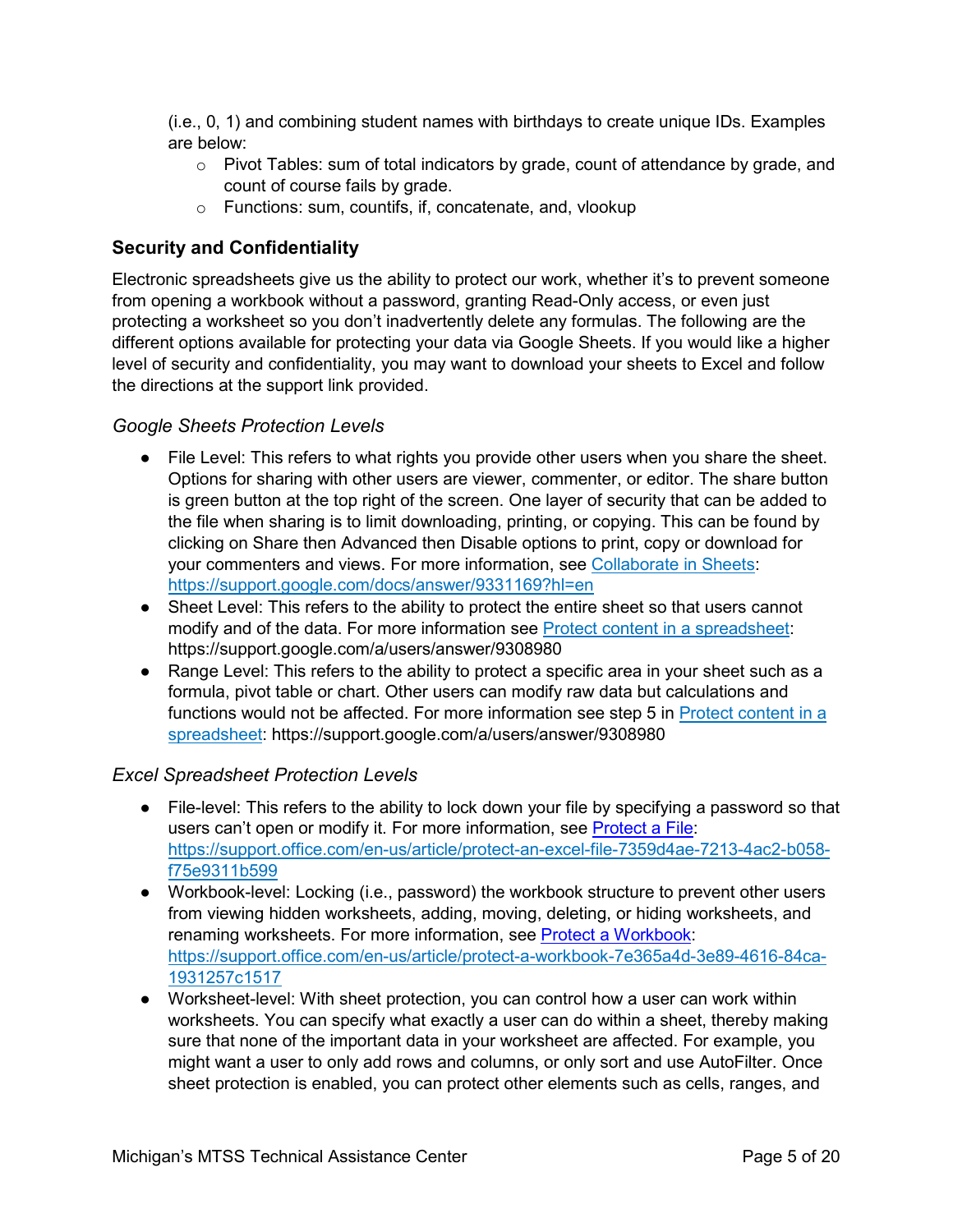formulas. For more information, see [Protect a Worksheet:](https://support.office.com/en-us/article/protect-a-worksheet-3179efdb-1285-4d49-a9c3-f4ca36276de6) https://support.office.com/enus/article/protect-a-worksheet-3179efdb-1285-4d49-a9c3-f4ca36276de6

## <span id="page-5-0"></span>*How is this principle applied to the companion example spreadsheet?*

The [companion example spreadsheet](https://docs.google.com/spreadsheets/d/15pYZDPMZBQ5S2uFtl0AjmJ3c4LLxt04ZA8R4eI9PlCo/copy) has eight sheets in total, four sheets are protected, and four sheets can be edited for practice opportunities. For instance, the Edited Data sheet cannot be edited unless access is granted, which would inadvertently affect the display of the example pivot tables and graphs. Below is a screenshot:

| 음<br>÷.<br>A                                                                                                                                                           | 田田 - 르-노-버-허-                                           |                                                         |                                                         | $\wedge$     | 殿<br>Protected sheets & ranges<br>$\times$                                                     |
|------------------------------------------------------------------------------------------------------------------------------------------------------------------------|---------------------------------------------------------|---------------------------------------------------------|---------------------------------------------------------|--------------|------------------------------------------------------------------------------------------------|
| C<br>School $\equiv$                                                                                                                                                   | D<br>Fall<br>Ψ                                          | E<br>Winter                                             | F<br>$\blacksquare$<br>٠<br>$\equiv$ Spring<br>π        | H            | + Add a sheet or range                                                                         |
| <b>School A</b><br><b>School B</b><br><b>School C</b><br><b>School D</b><br>Growth Average<br>Growth School A<br>Growth School B<br>Growth School C<br>Growth School D | 52<br>61<br>72<br>22<br>28%<br>34%<br>28%<br>33%<br>19% | 50<br>72<br>74<br>40<br>34%<br>32%<br>33%<br>34%<br>35% | 52<br>85<br>74<br>51<br>38%<br>34%<br>39%<br>34%<br>45% |              | <b>Protected Sheet</b><br>'Edited Data_'!A17<br><b>d</b> Can edit<br>Show all protected ranges |
|                                                                                                                                                                        |                                                         |                                                         |                                                         | $\leftarrow$ |                                                                                                |
| Edited Data <b>v</b>                                                                                                                                                   | Raw Data -                                              |                                                         | Charts Practice Sheet *                                 | Pivot Ti     | Ð<br>$\mathbf{r}$                                                                              |

## <span id="page-5-1"></span>**Be Organized**

- Use sheets to organize your data
	- o Example: Separate your raw data sheet from your edited data sheet.
- Use descriptive column labels to identify data
- Consider removing gridlines
- Shade or bold any important information
- Add comments

#### <span id="page-5-2"></span>*How is this principle applied to the companion example spreadsheet?*

The spreadsheet is organized as four example sheets that provide raw data, edited data, tables, and charts. Each sheet offers unique ways of viewing the data and is set up in a way that reduces cognitive overload for anyone accessing the spreadsheet. In addition to organizing the sheets, they are also consistently color formatted to differentiate between them. Below is a screenshot:

| Charts & Graphs $\sim$ | Pivot Tables and Functions $\blacktriangledown$ | <b>Edited Data</b> | Raw Data $\sim$ |
|------------------------|-------------------------------------------------|--------------------|-----------------|
|------------------------|-------------------------------------------------|--------------------|-----------------|

#### <span id="page-5-3"></span>**Be Consistent**

- Whatever you do, do it consistently. Entering and organizing your data in a consistent way from the start will prevent you and your collaborators from having to spend time harmonizing the data later.
	- o Use consistent codes for categorical variables
		- Example: Yes and No
	- o Use a consistent data layout in multiple files.
	- o Use consistent file names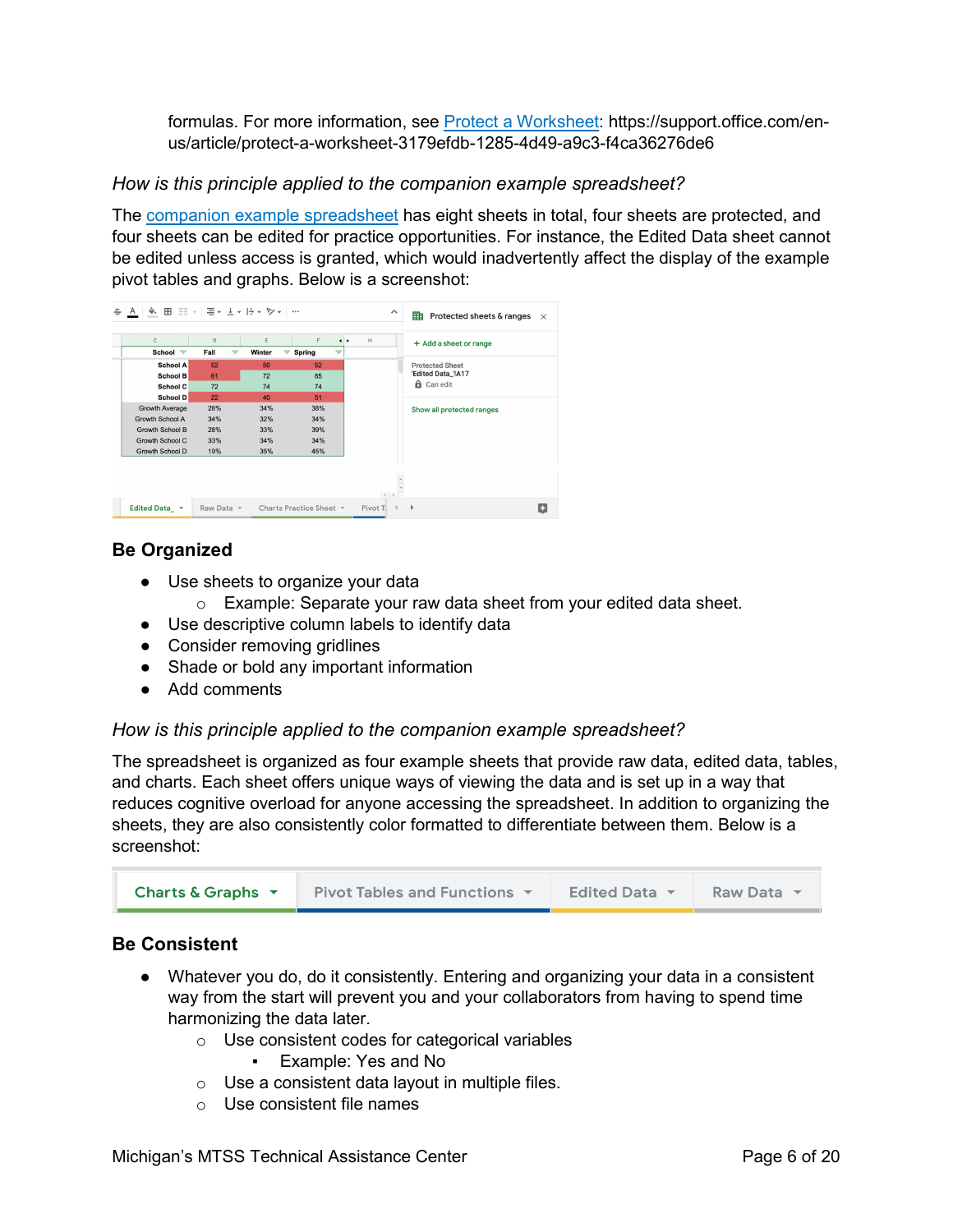$\circ$  Use a consistent format for all dates

## <span id="page-6-0"></span>*How is this principle applied to the companion example spreadsheet?*

The spreadsheet utilizes a pivot table that displays each school's fall, winter, and spring fidelity data. Conditional formatting is applied to color the cell red or green based on whether the scores met the 70% threshold or not. The same color formatting is applied to two adjacent tables. On one of the tables, if a score is above or below the threshold, the score changes from green to red. On the other table, if the score is above or below the threshold, a red x or a green checkmark appears next to the score.

| <b>Pivot Tables</b> |    |                                                     |    | <b>Tables with Formulas</b>               |
|---------------------|----|-----------------------------------------------------|----|-------------------------------------------|
| School              |    | AVERAGE of Fall AVERAGE of Winter AVERAGE of Spring |    | <b>SWPBIS-TFI Total Score</b>             |
| School A            | 52 | 50                                                  | 52 | School B $\overline{\phantom{a}}$<br>Fall |
| School B            | 61 | 72                                                  | 85 | <b>Winter</b>                             |
| School C            | 72 | 74                                                  | 74 | <b>Spring</b>                             |
| School D            | 22 | 40                                                  | 51 |                                           |
|                     |    |                                                     |    | <b>Met Fidelity by Spring</b>             |
|                     |    |                                                     |    | 52<br><b>School A</b>                     |
|                     |    |                                                     |    | 85<br><b>School B</b>                     |
|                     |    |                                                     |    | 74<br><b>School C</b>                     |
|                     |    |                                                     |    | 51<br><b>School D</b>                     |
|                     |    |                                                     |    |                                           |

## <span id="page-6-1"></span>**Bonus Feature: History**

Meet the Inventory of the Electronic Spreadsheet: [Ted.com: Dan Bricklin:](https://www.ted.com/talks/dan_bricklin_meet_the_inventor_of_the_electronic_spreadsheet/discussion?utm_medium=on.ted.com-android-share&awesm=on.ted.com_r2pi&utm_campaign=&utm_source=direct-on.ted.com&utm_content=ted-androidapp) shorturl.at/mrCY0

## <span id="page-6-2"></span>Spreadsheets Basics

## <span id="page-6-3"></span>**Data**

Each worksheet contains a grid of cells arranged into rows and columns. Each cell can contain a single data value.

• Example: number, text, function

#### <span id="page-6-4"></span>**Functions**

Spreadsheet functions allow you to automate common tasks such as calculations.

• Example: MIN, MAX, AVG

#### <span id="page-6-5"></span>**Formulae**

Spreadsheet functions are stored mathematical calculations.

● Example: =SUM (A1:A4)

#### <span id="page-6-6"></span>**Charts**

When a spreadsheet contains a set of data organized within worksheets, you can represent the data visually.

● Resource: [Effective Data Visualization:](https://stephanieevergreen.com/books/) https://stephanieevergreen.com/books/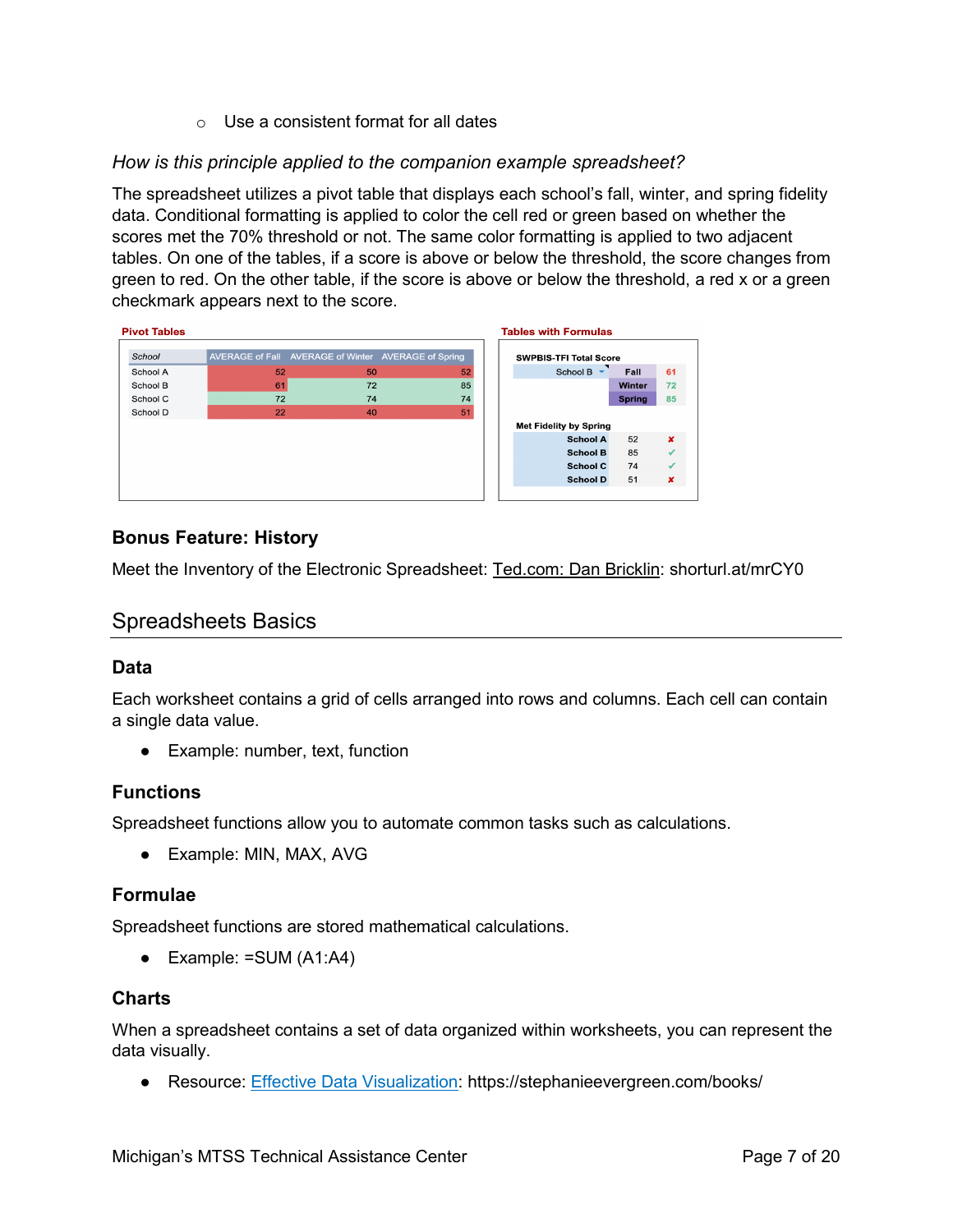## <span id="page-7-0"></span>Spreadsheets Navigation

To help you view and select cells in different parts of your spreadsheet, spreadsheets offer various ways to navigate using the mouse and keyboard. See below for a screenshot of various navigation options:

| 囲                         |                                                   | Learn to "Excel" with Basic Spreadsheet Formulas and PivotTables <><br>File Edit View Insert Format Data Tools Add-ons Help + Menu Bar in Drive                         |              |   |        |        |           |
|---------------------------|---------------------------------------------------|-------------------------------------------------------------------------------------------------------------------------------------------------------------------------|--------------|---|--------|--------|-----------|
|                           |                                                   | い α ● ₱│100% ▼│ \$ % 0_00123▼│ Default (Ari ▼│ 10   ▼│ B <i>I</i> <del>\$</del> A │ → 田 ⊞ ▽│ ≡ ▼ 上 <del>▽</del> ├→ ♡ ▼│ ∞ ■ 国 ▽ ▽ ∑ → ← <mark>Formatting Toolbar</mark> |              |   |        |        |           |
| fx                        | <b>+Formula Bar</b>                               |                                                                                                                                                                         |              |   |        |        |           |
| A                         | $\mathbb C$<br>B.                                 | <b>D +Column Headers</b>                                                                                                                                                | $\mathbb{G}$ | н | $\cup$ | $\,$ K | ${\sf M}$ |
|                           | <b>Active Cell Indicator</b>                      |                                                                                                                                                                         |              |   |        |        |           |
| $\sqrt{2}$                |                                                   |                                                                                                                                                                         |              |   |        |        |           |
| $_{3}$                    |                                                   |                                                                                                                                                                         |              |   |        |        |           |
| $\overline{4}$            |                                                   |                                                                                                                                                                         |              |   |        |        |           |
| $\overline{5}$            |                                                   |                                                                                                                                                                         |              |   |        |        |           |
| <b>6 &lt; Row Headers</b> |                                                   |                                                                                                                                                                         |              |   |        |        |           |
| $7^{\circ}$               |                                                   |                                                                                                                                                                         |              |   |        |        |           |
| $\,$ 8 $\,$<br>$_{9}$     |                                                   |                                                                                                                                                                         |              |   |        |        |           |
| 10                        |                                                   |                                                                                                                                                                         |              |   |        |        |           |
|                           |                                                   |                                                                                                                                                                         |              |   |        |        |           |
| $+ \equiv$                | <b>+Worksheet</b><br>Sheet1 $\blacktriangleright$ |                                                                                                                                                                         |              |   |        |        |           |

## <span id="page-7-1"></span>**Sharing**

Sharing a Google Sheet is an easy way to collaborate with others. You have the choice of providing various levels of access: edit, comment, or view options.

● Directions: File menu + Share

## <span id="page-7-2"></span>*Share: Force a Copy*

There are times when you want to share a spreadsheet, but you want to force your recipients to make a copy. Oftentimes this is done when a template is created for others to use by populating their own data. The SRSS-IE and EWS templates are good examples of this work.

• Directions: File menu + Share + Click "Anyone with Link can Edit" + Copy Link + Edit link (remove "/edit" at end of link and replace with, "/copy"

## <span id="page-7-3"></span>Basic Functionality

#### <span id="page-7-4"></span>**Create New Sheets**

Sheets allow you to organize your data and analysis. You can separate your data and analysis according to your liking. For example, you can include a sheet for: Raw Data, Edited Data, Pivot Tables, and Charts and Graphs. This improves clarity and navigation for the reader.

- Directions:
	- $\circ$  Insert menu + New Sheet
	- o Click on the New Sheet symbol "+" on the bottom left of the spreadsheet

#### <span id="page-7-5"></span>**Duplicate Sheet**

Making a copy of a sheet allows you to replicate and edit the data without making changes to the original or raw data set. It is often good practice to duplicate raw data sets, so you have the original source to refer back to once edits have been made.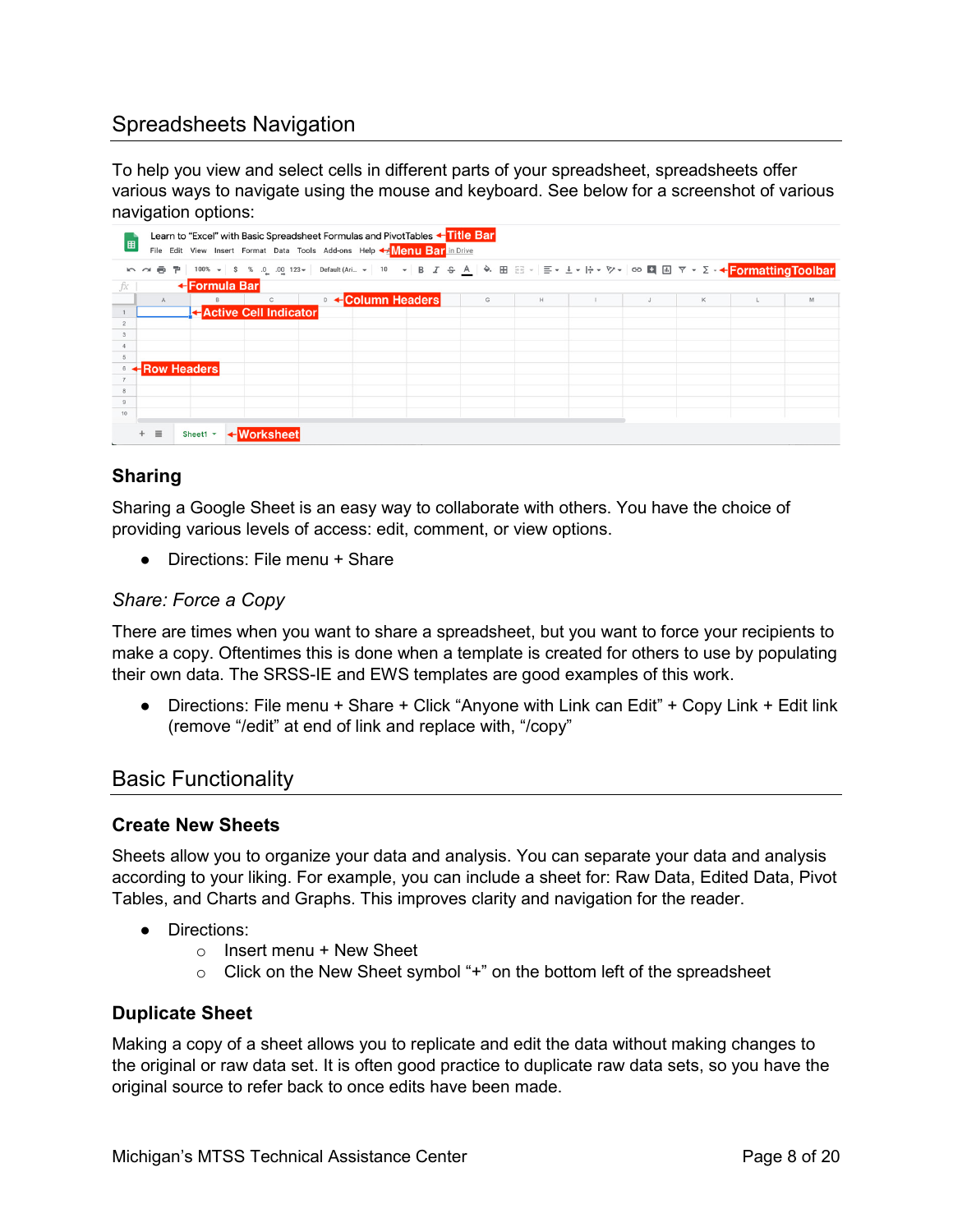• Directions: Click on arrow next to sheet name + Duplicate



## <span id="page-8-0"></span>**Select Entire Sheet**

If you need to copy all cells in a sheet (i.e., all data in every column and row), there is an efficient way to do so without having to manually select every column and row.

● Directions: Click the Select All button on the far top left of the worksheet

|                | <b>E</b> Select All | B    |   | C             | D               |   |
|----------------|---------------------|------|---|---------------|-----------------|---|
| Ф              | School $=$          | Fall | 市 | <b>Winter</b> | $\equiv$ Spring | ÷ |
| $\overline{2}$ | School A            | 52   |   | 50            | 52              |   |
| 3              | <b>School B</b>     | 61   |   | 72            | 85              |   |
| 4              | <b>School C</b>     | 72   |   | 74            | 74              |   |
| 5              | <b>School D</b>     | 22   |   |               | 51              |   |

## <span id="page-8-1"></span>**Select Entire Column or Row**

If you need to copy all cells in a column or row, there is an efficient way to do so without having to manually select all the cells.

● Directions: Click the header cell (columns = letters, rows = numbers)



## <span id="page-8-2"></span>**Copy and Paste Options**

- Directions: Edit Menu + Copy or Paste
- Keyboard Shortcut
	- $\circ$  PC: Ctrl + C and Ctrl + V
	- $\circ$  Mac OS: Command + C and Command + V

#### <span id="page-8-3"></span>**Paste Special Options**

When using a spreadsheet, you may often find yourself needing to copy and paste values only, without formulas, and without formatting. Several options are available.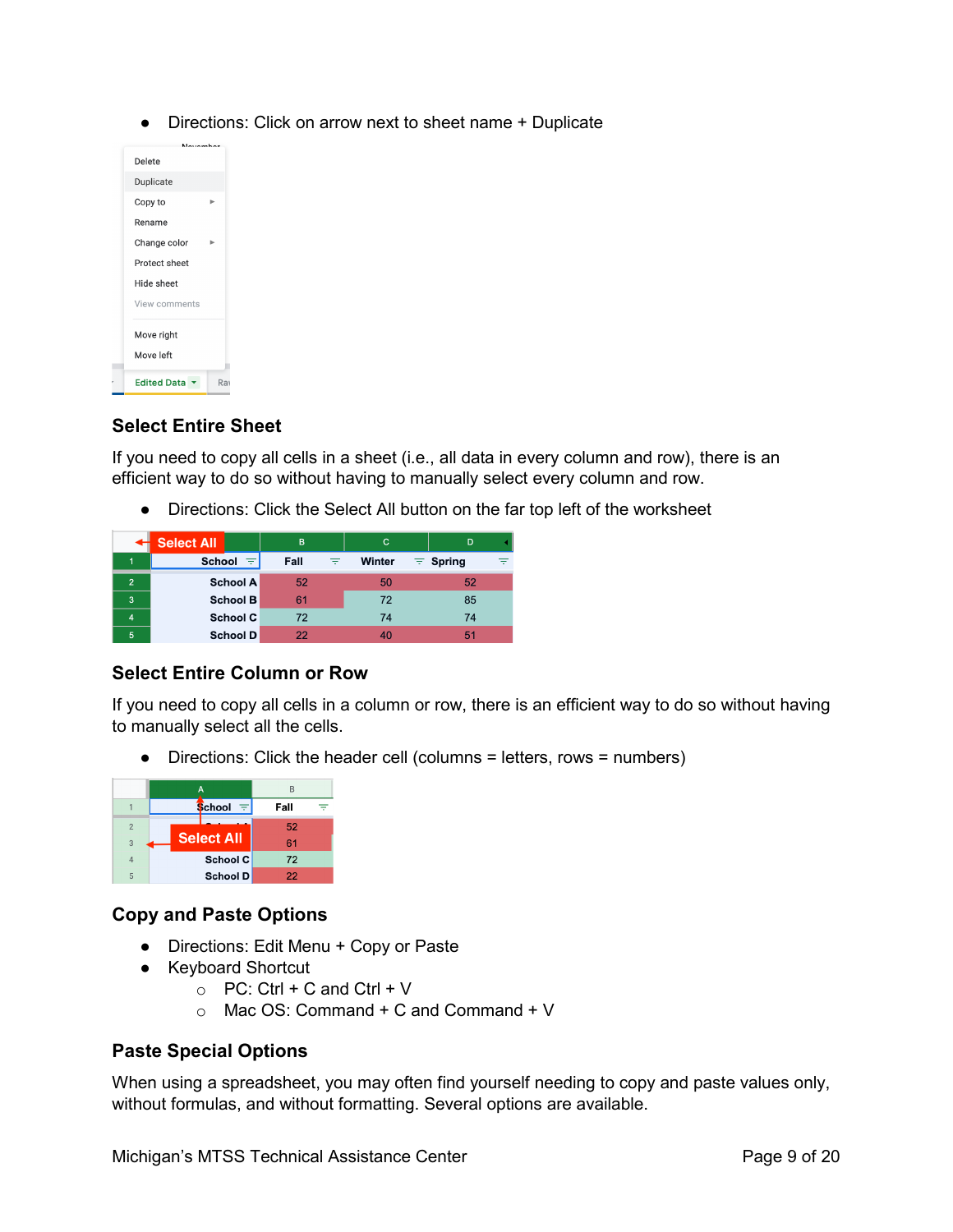● Directions: Right-click cell + Paste special

## <span id="page-9-0"></span>*Transpose*

Let's say you have a table that would look better if the row and column data was switched around, in a spreadsheet you would copy and paste choosing the transpose method. In short, transpose rotates your data from rows to columns or vice versa.

● Directions: Edit Menu + Paste Special

There are many other paste special options to consider, below are a few examples:

- Formulas: Pastes only the formulas of the copied data as entered in the formula bar.
- Values: Pastes only the values of the copied data as displayed in the cells.
- Formats: Pastes only cell formatting of the copied data.
- Comments and Notes: Pastes only comments and notes attached to the copied cell.
- Formulas and number formats: Paste only formulas and all number formatting options from the copied cells.
- Values and number formats: Paste only values and all number formatting options from the copied cells.

## <span id="page-9-1"></span>**Autofill Options**

You can use autofill to create an incrementing series of numbers, dates, month, time, days, letters, and it can also be applied to functions. It is most often used to automatically create a series or list. For instance, you may want to type in a series of dates and by using autofill you are able to do so efficiently. There are several built-in lists (i.e., numbers, dates, month, time, and days) but in order to do letters, you need to use a formula.

- Examples: number (e.g., 1), date ( $5/30/2020$ ), month (May), time (e.g., 2:30 PM), or days (Monday)
- Directions for date, month, time, or days: Type in a cell + fill handle (i.e., blue square on bottom right of selected cell) and drag down to down-fill.
- Directions for numbers:
	- $\circ$  Type two numbers in a cell, sequentially + drag down to down-fill
	- o Type in a cell + keyboard "Option" (MacOS) or "Control" (PC) + fill handle and drag down to down-fill.
- Directions for letters:
	- $\circ$  Insert function "=char(row(A65))" into cell for "A" + fill handle or insert function "=char(row(A97))" into cell for "a" + fill handle
- EWS Example: When developing functions to make automatic calculations, you may need to copy the function from one cell to all cells in a specific column. In the EWS spreadsheet, the Total Indicators column uses a sum function (i.e., =IF(\$A2<>"", SUM (M2+O2+Q2+S2), FALSE)) to add the number of EWIs from four other columns. This function needs to be applied to all students, so autofill allows you to drag down to downfill for all students with data.

## <span id="page-9-2"></span>**Comments and Notes**

Notes are simply little text boxes added to the cell which just add extra information. These are viewed by hovering over the cell.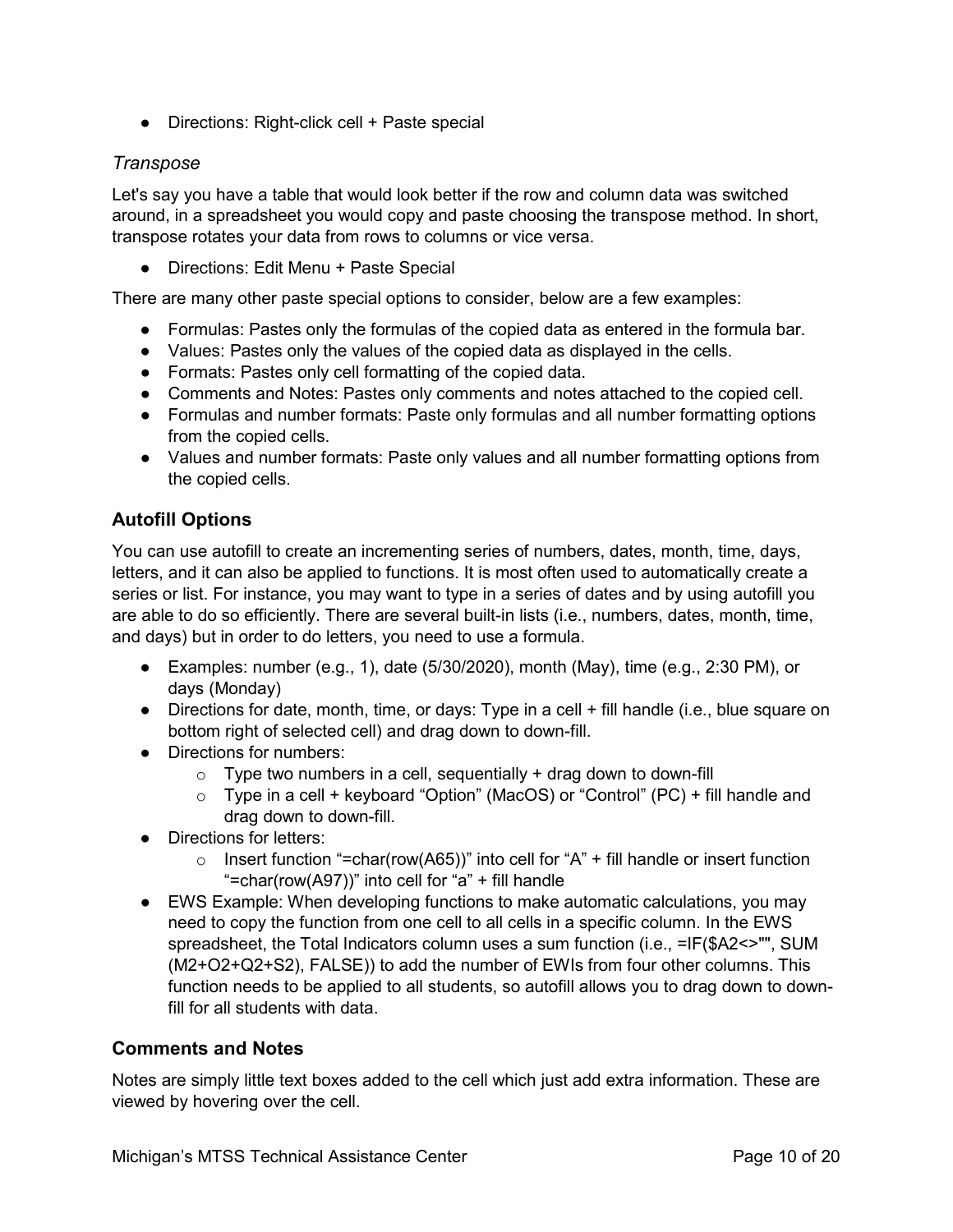Comments are also little boxes that are added to the cell with extra information, but these are usually used to make a comment to someone requesting some kind of response. You can also assign an individual to the comment, so they are notified, using the  $@$  symbol + name. The number of comments per sheet are displayed next to the tab name and if clicked, can display all comments. An example, along with directions, are below:



- Directions: Right click + Comment or Insert Note
- Directions: Insert menu + Comment or Insert Note
- Directions for inserting comment:
	- $\circ$  PC: Ctl + Alt + M
	- $\circ$  MacOS: Cmd + Option + M

## <span id="page-10-0"></span>Advanced Functionality

## <span id="page-10-1"></span>**Protect a Sheet or Range**

Protecting individual cells is a great way to prevent data in your spreadsheet from getting changed—accidentally or intentionally—by anyone viewing the sheet.

• Directions: Data menu + Protected sheets and ranges

## <span id="page-10-2"></span>**Freeze Rows and Columns**

If you freeze columns or rows in a spreadsheet it locks them into place. This is a good option for use with data-heavy spreadsheets, where you can freeze header rows or columns to make it easier to read your data.

● Directions: View menu + Freeze

#### <span id="page-10-3"></span>**Hide Rows, Columns, and Sheets**

If you hide columns or rows in a spreadsheet it visually removes them. This is a good option for if you are using columns as a helper column: an additional column in a data set to use as a supporting column to simplify the use of some formulas.

- Example: concatenate to create unique identifier such as a name combined with a birthdate).
- Directions for hiding: Right click + Hide row/column/sheet
- Directions to unhide row/column: Click on the arrows that surround the hidden row/column.
- Directions to unhide sheet: Menu + View + Hidden sheets

#### <span id="page-10-4"></span>**Group Rows and Columns**

Expand or collapse row and columns without losing any data. You can make groups and subgroups and only show the data that is most important.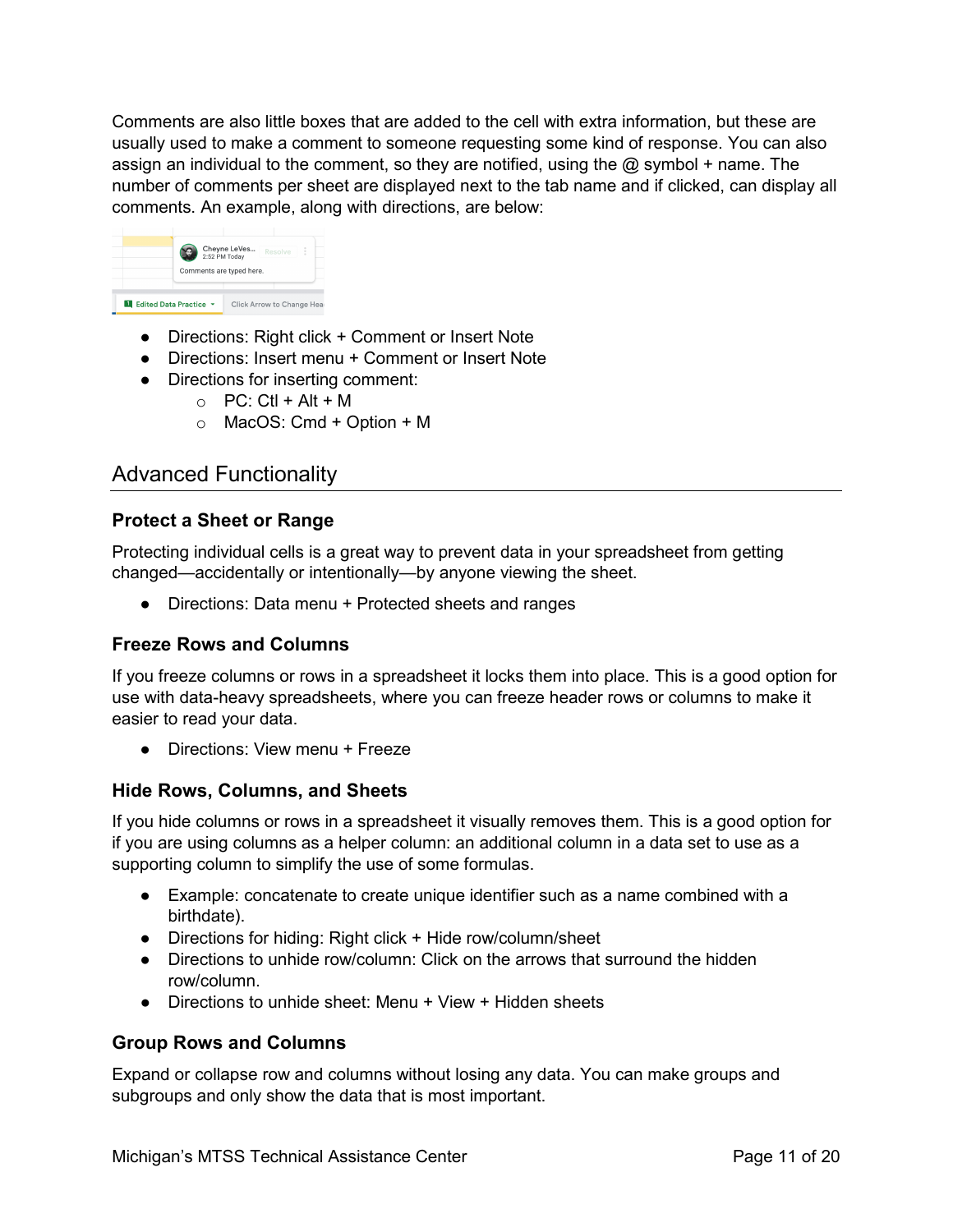● Directions: Right click + Group rows/columns

## <span id="page-11-0"></span>**Named Ranges**

A named range allows you to allocate a name for a range of cells and then simply refer to those cells by typing in the name you have assigned. Using named ranges helps you use a spreadsheet efficiently and allows you to manage large data sets easily

• Directions: Highlight the cells that you want to include in the range + Data menu + Named Ranges

## <span id="page-11-1"></span>Basic Analysis

#### <span id="page-11-2"></span>**Sorting and Filter**

Spreadsheets allow you to analyze and work with a significant amount of data. As you add more content to your spreadsheet, organizing information in it becomes important. Spreadsheets allows you to reorganize your data by sorting and applying filters to it.

#### <span id="page-11-3"></span>*Sorting*

You can sort your data by arranging it alphabetically or numerically, or you can apply a filter to narrow down the data and hide some of it from view. The sorting feature can help you organize your data to help your team answer questions.

#### <span id="page-11-4"></span>Details to Consider

- Merged cells need to be removed in order to sort by a column.
- You can sort by a column (e.g., column A) or by header row. See screenshot below to indicate a column has a header row.
- Sorting is limited to a single column at a time unless you use additional sorting tool if you want to sort by multiple variables in a sequence. See screenshot below to add another sort column.

| Sort range from A1 to D6<br>Data has header row                                         | $\times$ |
|-----------------------------------------------------------------------------------------|----------|
| $\bigcirc$ A $\rightarrow$ Z $\bigcirc$ Z $\rightarrow$ A<br>Column A $\sim$<br>Sort by |          |
| Add another sort column                                                                 |          |
| Cancel<br>Sort                                                                          |          |

There are two ways to sort the data in a sheet.

#### <span id="page-11-5"></span>*Entire Sheet Sort*

- This feature is used to sort all columns at once.
- Directions: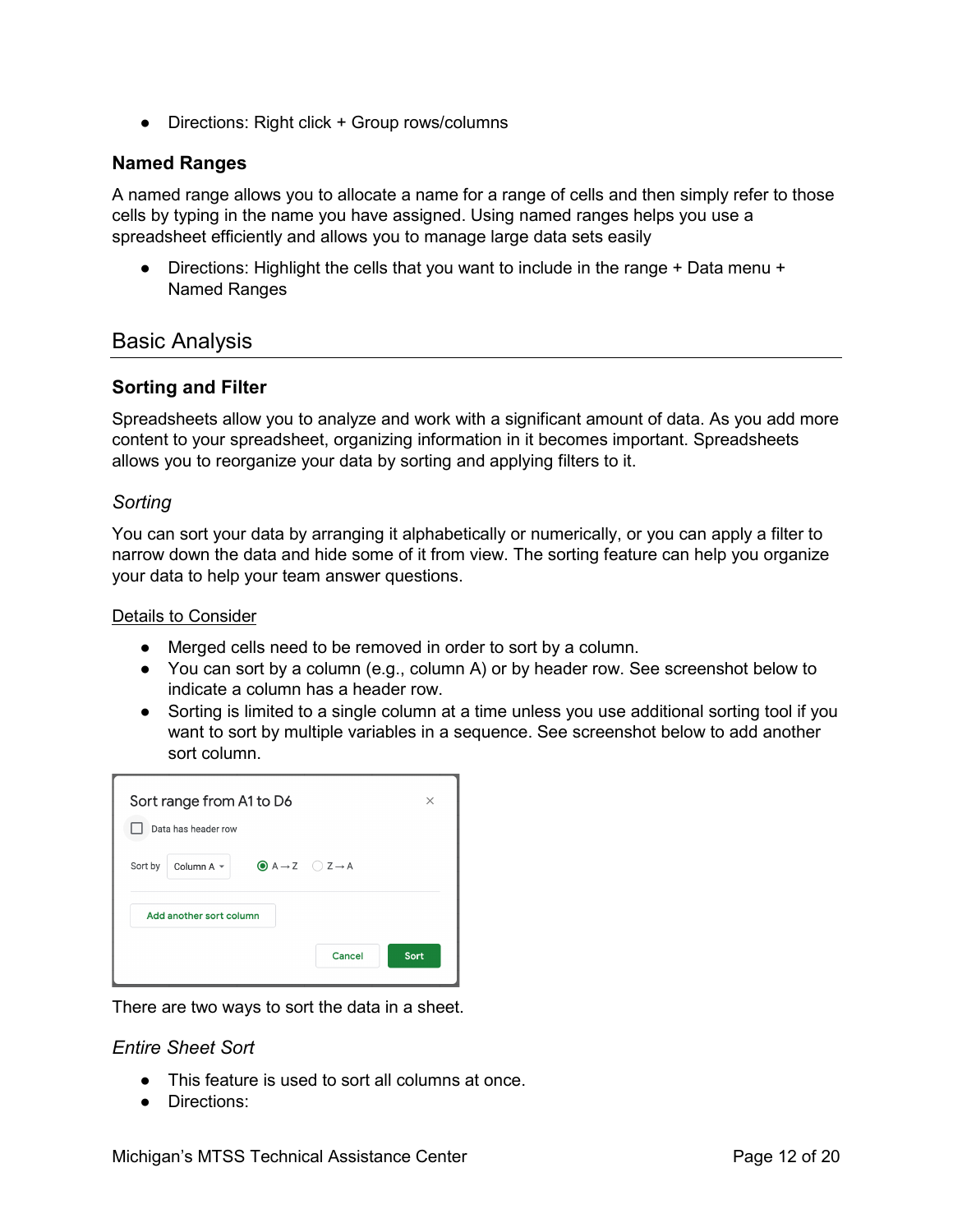- $\bullet$  Data menu + Sort Sheet by column (e.g., A to Z)
- Directions: Formatting Tool Bar + Create a filter  $\overline{Y}$
- This will sort the column your cursor is currently in as the primary sort then column A, B, C and so on in order.

## <span id="page-12-0"></span>*Sort Range*

This feature is traditionally used to sort one column at a time. All other columns will stay static and not change.

- Directions: Select range of cells + data menu + sort range.
- A menu box will pop up. Click box data has header row and select which columns you would like the data sorted by and if you would like it from A to Z or Z to A. You can sort on more than one column.
- This will only sort in the defined area that you have selected. It allows for more control of what is sorted in your sheet.

## <span id="page-12-1"></span>**Advanced Filtering**

Filters are very useful to help drill down your data. It allows the user to look at specific data in a grouping without losing the whole data set.

#### <span id="page-12-2"></span>*Filter by Values*

Uncheck any data points that you want to hide and click OK. If you want to choose all data points, click Select all. You can also uncheck all data points, by clicking Clear.

#### <span id="page-12-3"></span>*Filter by Condition*

Choose from a list of conditions or write your own. For example, if the cell is empty, if data is less than a certain number, or if the text contains a certain letter or phrase.

#### <span id="page-12-4"></span>Helpful Hints:

- You will know which column has been filtered when the  $\overline{=}$  triangle changes to the  $\overline{Y}$ filter icon.
- Search: Search for data points by typing in the search box. For example, typing P will shorten your list to just the names that start with P.
- $\bullet$  To turn the filter off, click Data  $+$  Turn off filter.

#### <span id="page-12-5"></span>**Filter View**

Use a filter view when you want to save your filter and use it later. It is also helpful if you don't want to disrupt others' view of the data. Another use for filter view is when you want to share a specific filter with others.

- Directions: Click Data + Filter views + Create new filter view.
	- o Sort and filter the data.
	- $\circ$  To close your filter view, go to the top right and click Close  $\times$ .
	- o Your filter view is saved automatically.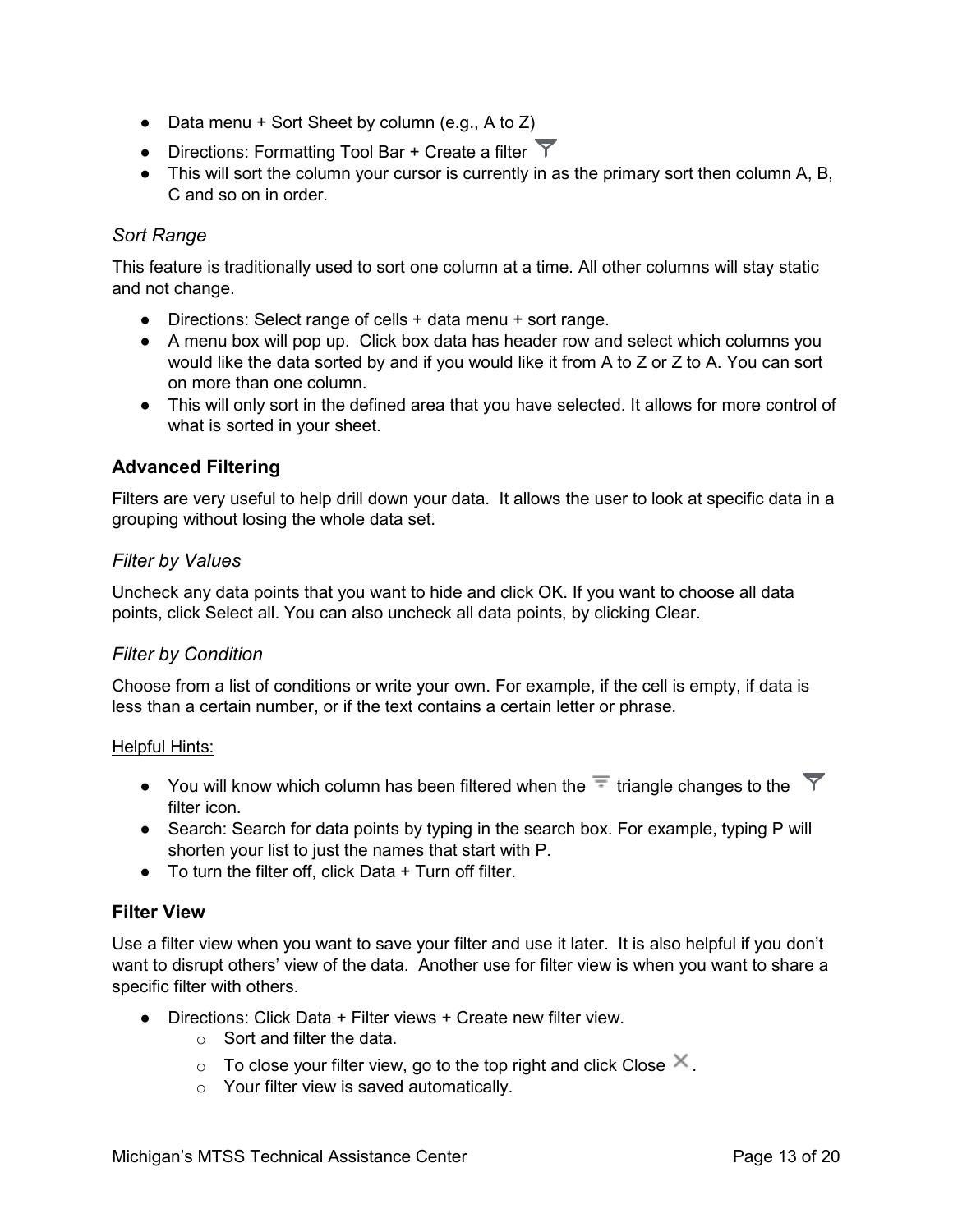$\circ$  To delete or duplicate a filter view go to the top right and click Settings  $\bullet$  + Delete or Duplicate.

## <span id="page-13-0"></span>**Quick Summary Tool**

Once you highlight a set of data, the status bar a provides access to basic analysis

- Directions: Status bar (bottom right corner)
	- o Numerical data: Sum, Avg, Min, Max, and Count
	- o Text data: Count

## <span id="page-13-1"></span>Conditional Formatting

## <span id="page-13-2"></span>**What is Conditional Formatting?**

You can use pivot tables to summarize your data, but what if you want to gain some insight just by glancing at your sheet? Conditional formatting will give you that insight. Cells, rows, or columns can be formatted to change text or background color if they meet certain conditions. You can use this feature to automatically highlight specific cells in rows or columns that meet your condition. For example, you could use it to apply background colors to cells based on the value in the cell. You can go further and apply the formatting across an entire row, based on the value in a single cell.

## <span id="page-13-3"></span>**Formatting Rules**

The conditions are called formatting rules, which include many options such as:

- Greater than
- Less than
- Text contains
- Date is

For starters, you need to highlight the data range you are interested in formatting, which may include a column, row, or a range of columns/rows.

• Directions: Format menu + Conditional Formatting

## <span id="page-13-4"></span>Pivot Tables

If you're using spreadsheets but don't use Pivot Tables, then you're missing out on one of the most powerful and useful features available. A pivot table takes a large set of data and summarizes it. Pivot Tables are unrivalled when it comes to analyzing your data efficiently, and best of all, it minimizes human error when exploring your data. For instance, Pivot Tables are generally much quicker than formulas for exploring your data and minimizes cognitive load since you do not need to formulate a function.

To start, select the cells with source data you want to use:

- Directions: Data menu + Pivot Table
- Select a destination for your pivot table. It is recommended that you create the pivot table in a new sheet.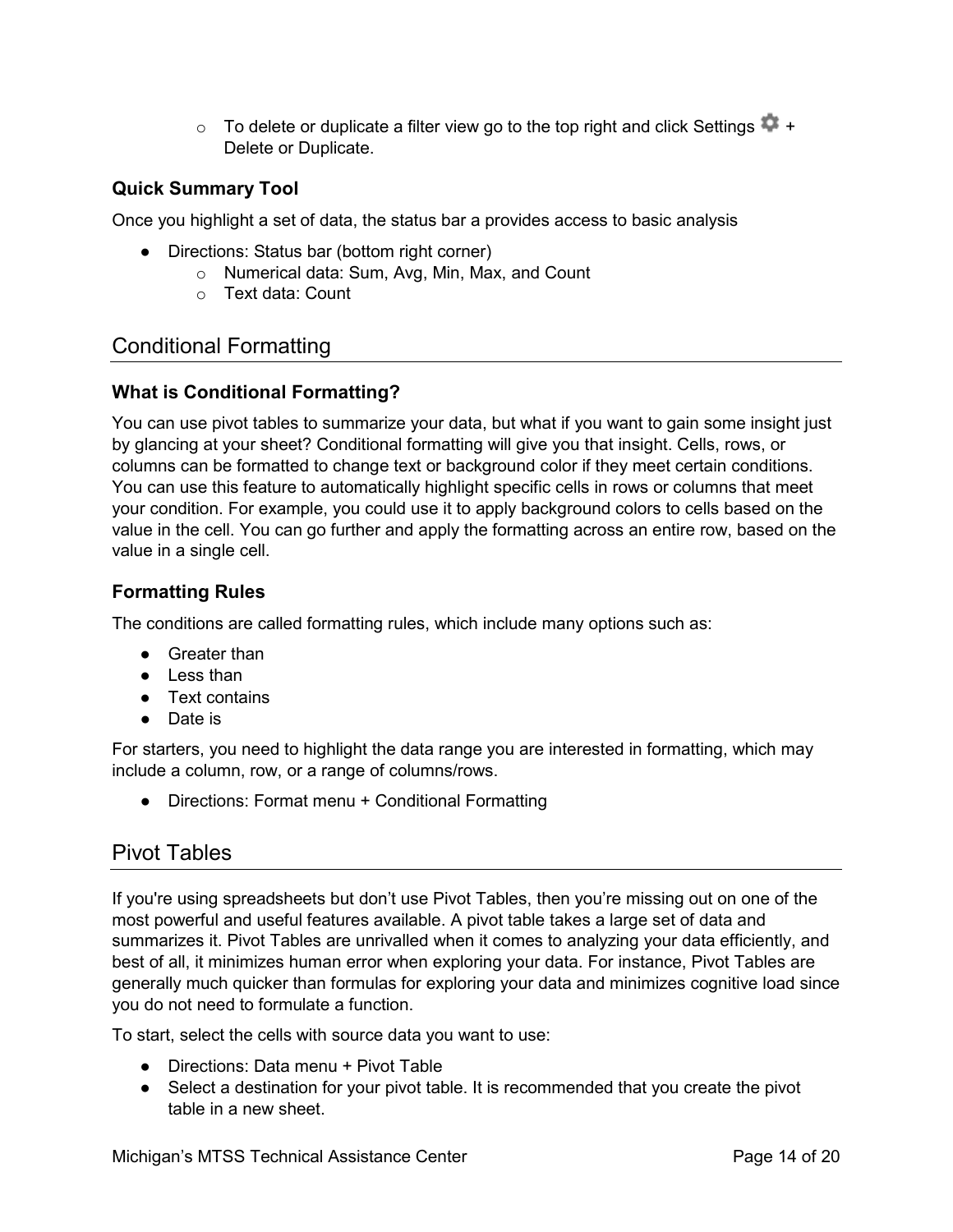- The new sheet will automatically open the pivot table editor.
- The pivot table editor will give you a suggested table based on the source data. If one of the suggested tables meets your needs, go ahead and click on it and google sheets will automatically add this pivot table to your sheet.



- If you want to create your own pivot table then you will need to start by adding a row, then add values.
- Typically, the row will be a title of something like a school or implementation stage. The values will be something that you can find the count, sum, average, etc.
- As an example, you can add "school names" as rows, "Spring Total Scores" data as a column, and then choose how you want to summarize the data (e.g., average, sum). Below is a screenshot of an example pivot table edit and the resulting pivot table:

| Fivot table editor  |         |          | $\times$ |
|---------------------|---------|----------|----------|
| 'Edited Data'IA1:E5 |         | m        |          |
| Suggested           |         |          |          |
| Rows                |         | Add      |          |
| School              |         | $\times$ |          |
| Order               | Sort by |          |          |
| Ascending           | School  |          |          |
| Show totals         |         |          |          |
| Columns             |         | Add      |          |
| Values              |         | Add      |          |
| Spring              |         | $\times$ |          |
| Summarize by        | Show as |          |          |
| AVERAGE             | Default |          |          |
| <b>Filters</b>      |         | Add      |          |

## <span id="page-14-0"></span>**Slicers**

Slicers add functionality to pivot tables and charts that are created from raw or edited data. The slicer will allow you to filter data to get a closer look without toggling between sheets or creating multiple pivot tables. One way to make your data accessible to users is by creating a dashboard. Adding a slicer to a pivot table will help the audience be able to interact easily with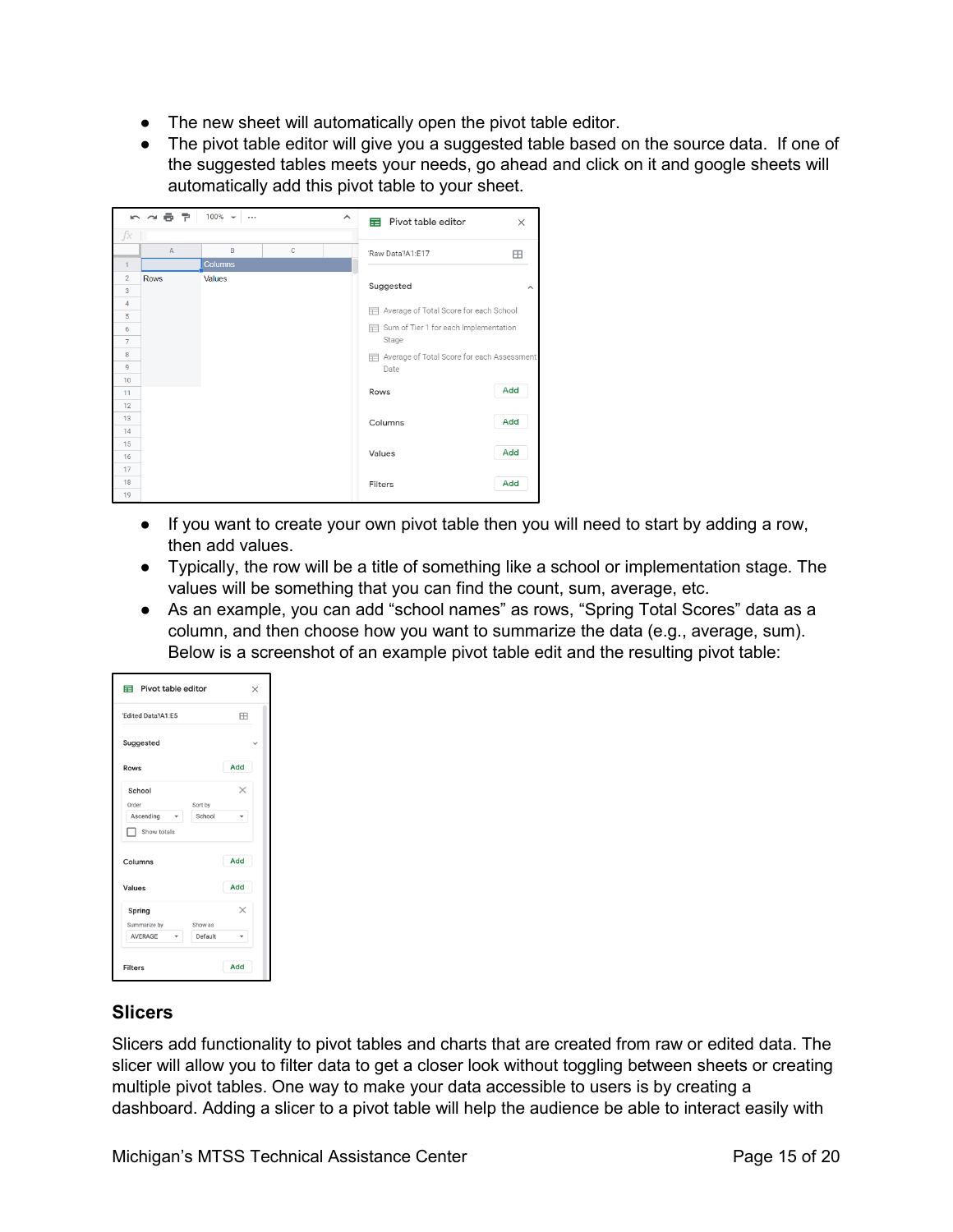the data. Users will be able to look at the data from a wide lens or narrowed down to a specific attribute.

## <span id="page-15-0"></span>Basic Functions

## <span id="page-15-1"></span>**Functions/Formulas Description**

Spreadsheet functions can be used to create formulas that manipulate data (e.g., text) and calculate numbers. In short, functions are stored formula that allow you to automate common tasks. A formula expresses a calculation mathematically and there are many types; common functions include:

## <span id="page-15-2"></span>**Common Functions**

● Sum, Count, Average, Median, Max and Min

## <span id="page-15-3"></span>*Examples:*

- $\bullet$  = Sum (A1, A1, A3)
- $\bullet$  = Count (A1:A3)
- $\bullet$  =Average (\$A1:\$A3)
- $\bullet$  =Median (\$A\$1:\$A\$3)

You can either access functions using the menu bar or type in a formula using "=".

- Directions: Menu Bar
- Directions: Typing formula in cell using equal symbol  $(i.e., =) +$  type formula (e.g. sum)

## <span id="page-15-4"></span>**Types of Functions/Formula**

There are many types of functions, ranging from more common to advanced. You can access the various types by reviewing the [Google Sheets Function List](https://support.google.com/docs/table/25273?hl=en) website: https://support.google.com/docs/table/25273?hl=en.

## <span id="page-15-5"></span>**Formula Autofill Options: Copy or Drag**

Formulas can be copied into multiple cells at a time by using the autofill feature, which can be used to fill cells with formulas to perform the same calculation on each cell. There are two types of cell references: relative and absolute. Relative and absolute references behave differently when copied and filled to other cells. Relative references change when a formula is copied to another cell (e.g., A2 to B2 to C2, etc.). Absolute references, on the other hand, remain constant no matter where they are copied (e.g., A2 to A2).

By default, all cell references are relative references. When copied across multiple cells, they change based on the relative position of rows and columns. For example, if you copy the formula =A1+B1 from row 1 to row 2, the formula will become =A2+B2. Relative references are especially convenient whenever you need to repeat the same calculation across multiple rows or columns.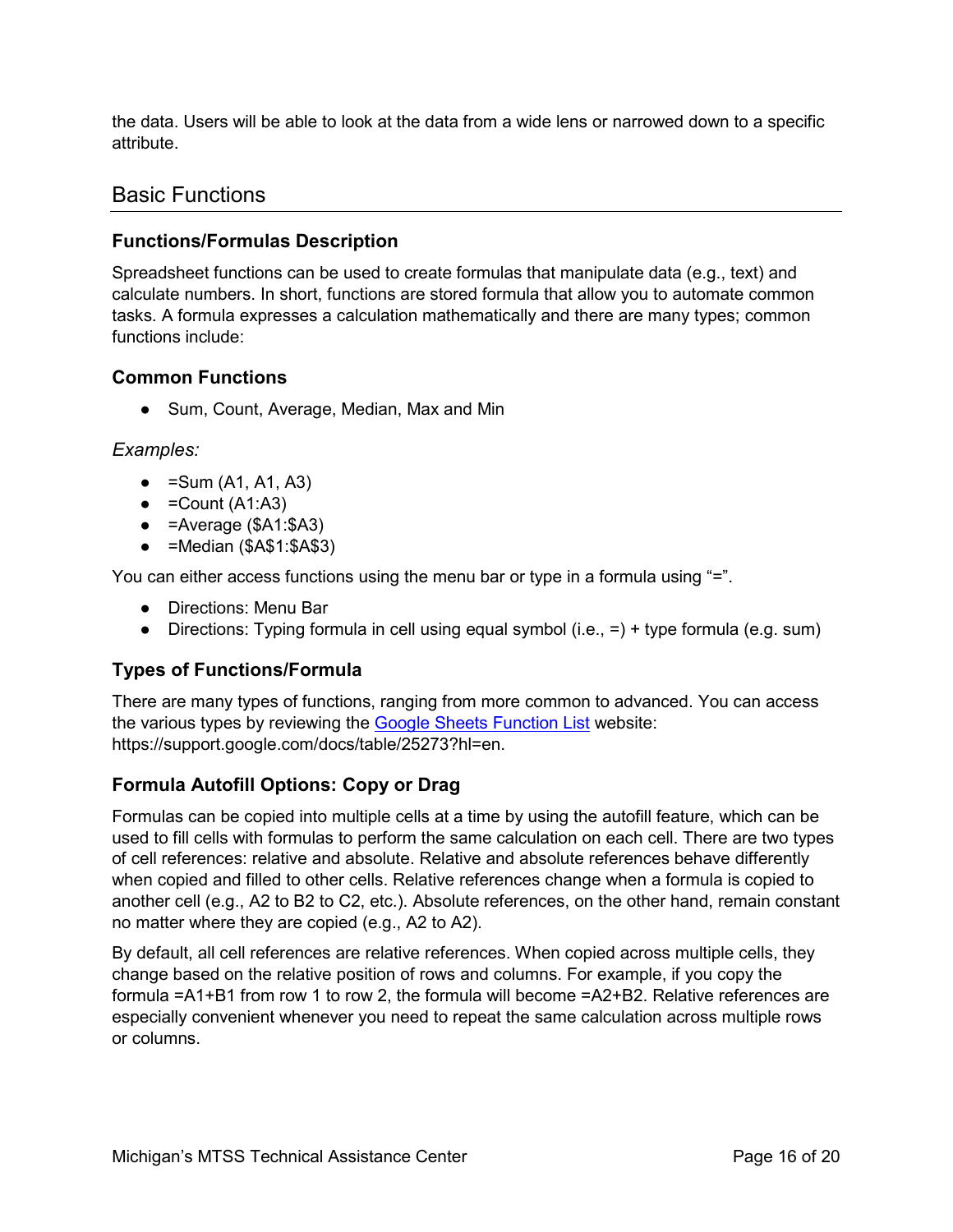## <span id="page-16-0"></span>*Formula Cell Locking*

There may be times when you do not want a cell reference to change when copying or filling cells. You can use an absolute reference to keep a row and/or column constant in the formula. An absolute reference is designated in the formula by the addition of a dollar sign (\$). It can precede the column reference, the row reference, or both (e.g., \$A2, A\$2, or \$A\$2).

• Directions: Type formula in a cell + fill handle (i.e., blue square on bottom right of selected cell) and drag down to down-fill.

Use "\$" to lock in a column, row, or both (e.g., \$A2, A\$2, or \$A\$2)

## <span id="page-16-1"></span>Advanced Functions

## <span id="page-16-2"></span>**Concatenate**

The concatenate function is a combining function. This is useful when you want to combine last names and first names together or names with student id numbers. With the concatenate function you can combine text strings from multiple columns into one cell. There are multiple ways you can combine text and data with this function. The basic combining feature is described below.mx.

- Directions: Type the following formula in a cell for the combined result
	- $\circ$  = Concatenate (A1, A2, A3)
	- $\circ$  = Concatenate (A1, "@domain.edu")
- For more information about the [concatenate function](https://support.google.com/docs/answer/3094123?hl=en) see the help center: https://support.google.com/docs/answer/3094123?hl=en#
- Examples of Use within MiMTSS TA Center resources
	- o Create anonymous unique identifiers
	- o Combining to columns of data such as last name and first name

## <span id="page-16-3"></span>**Quartile**

Using the quartile function will divide your data set into four roughly equal parts. This will help you see how your data is distributed. Think of the median as splitting your data in half. The quartile will split those halves again. Quartiles are useful in helping you determine if an outcome is an outlier (anomaly) or within the normal distribution. This function is typically used with large data sets.

Directions: Type the following formula in a cell for the value you are looking for in the data set.

- $\bullet$  The smallest value = Quartile (range, 0)
- $\bullet$  First quartile or 25th percentile = Quartile (range, 1)
- $\bullet$  Second quartile or 50th percentile = Quartile (range, 2)
- Third quartile or 75th percentile = Quartile (range, 3)
- $\bullet$  The largest value = Quartile (range, 4)
- Examples of Use within MiMTSS TA Center resources
	- o Look for outlier data in EWS data such as absences.
		- $\circ$  Find the range of absences between the first and second quartile. This will help to identify outliers.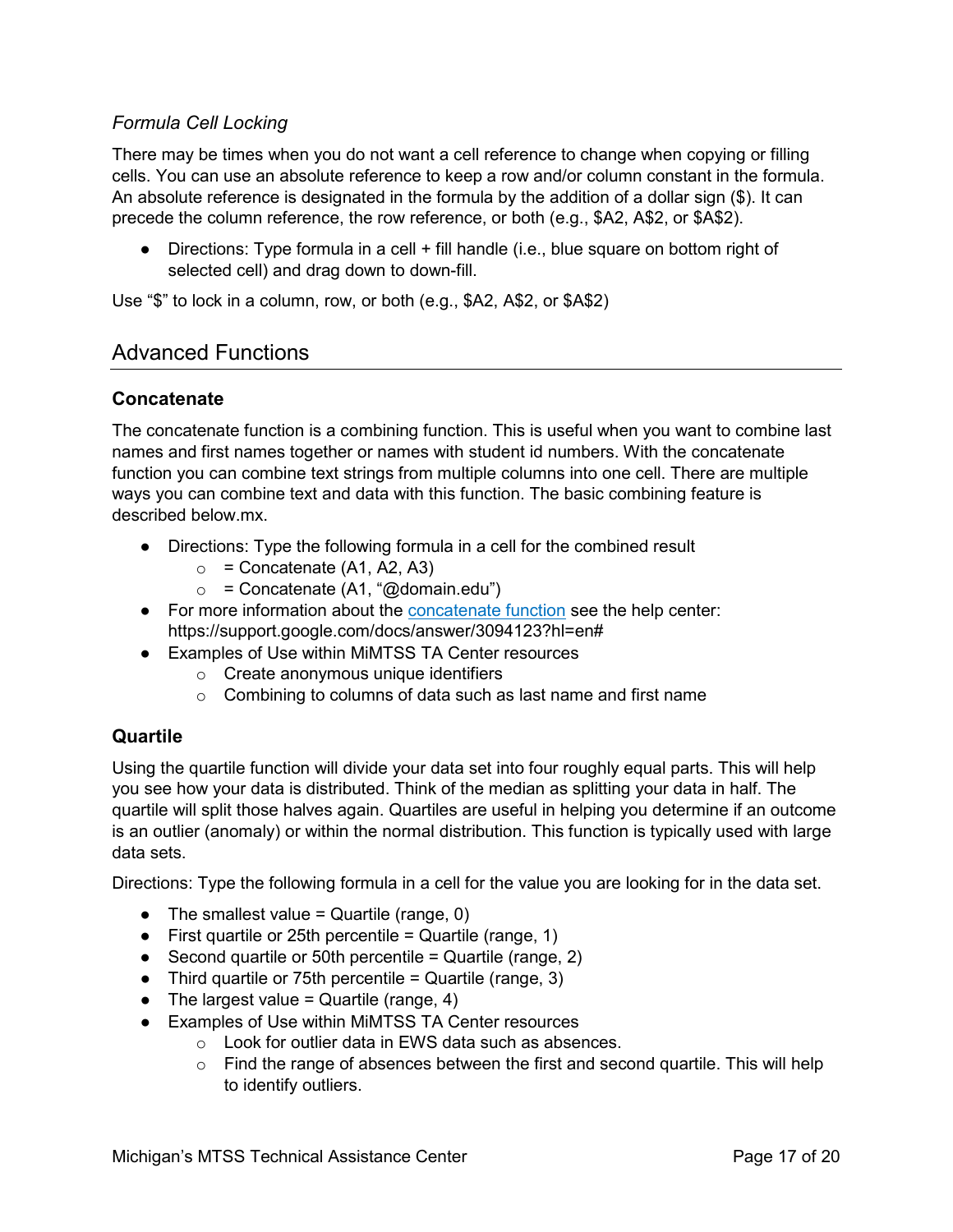## <span id="page-17-0"></span>**Vlookup**

The VLOOKUP function is very useful when working with a large data set. This function allows you to search when you have known information to find unknown information. The related information must be present in the same row. The function is based on four arguments.

- 1. The lookup value typically a cell name.
- 2. The range you would like the lookup to search.
- 3. The column you would like to search for the unknown data. The columns are numbered 1 through how many you defined in your range. The first column will be your known information by default.
- 4. Determines where or not you want an exact match or a partial match. Use TRUE for a partial match and FALSE for an exact match.

Here is an example of the formula: = VLOOKUP (H2, B3:E999, 3, FALSE). In this example I will enter what I know into cell H2 the formula will look in the 3rd column of the data array B3 through E999 to find an exact match. What results in your formula cell is the unknown you are looking for. An example of when you would use this function would be to verify a student number against a Last Name.

- Directions: Type the following formula in a cell. This is your result information.
	- o =VLOOKUP (cell location, range, index, FALSE)
- For more information about [Vlookup](https://support.google.com/docs/answer/3093318?hl=en) see the help center: https://support.google.com/docs/answer/3093318?hl=en
- Examples of Use within MiMTSS
	- $\circ$  The VLOOKUP function will be useful in data integrity. This can help if you have data issues like not knowing a UIC for a student, but you know a last name or vice versa.

## <span id="page-17-1"></span>Logic Statements (If-Then)

IF is one of the most popular features in Excel. Sometimes in a spreadsheet, something should be done if certain conditions are in place. What is known as an "if" statement can be solved with an "if-then" statement in Excel. The principle is the same: if a value is true, then do something, otherwise do something else.

Examples: If, countif, sumif, and iferror

#### <span id="page-17-2"></span>**If Statements**

The IF logic statement will help you identify whether a value in a cell is true and what to do based on that cell status. IF statements calculate from left to right.

- Directions: Type the following formula in a cell for the value for which you are trying to test if it meets your criteria.
	- $\circ$  = If (A1>value, TRUE "Met", FALSE "Not Met")
- $\bullet$  The conditional statements < less than, > greater than, = equal to,  $\leq$  less than or equal to,  $>=$  greater than or equal to,  $\le$ , not equal to can be used to test your data set.
- Your formula can also dictate the output of the cell based on the true or false test. Text can be the output as indicated in the example above "Met" or "Not Met" what is in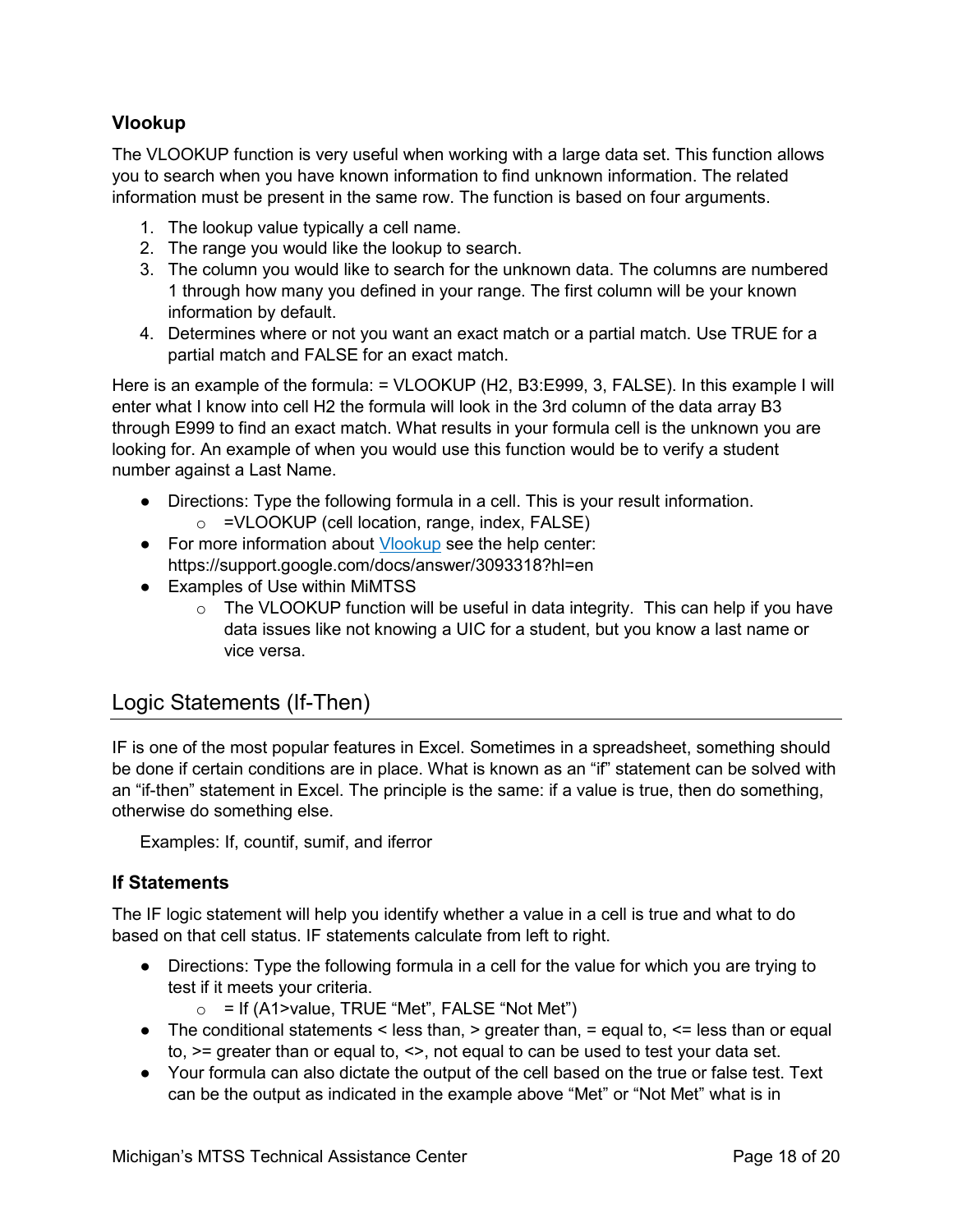quotations will be the output of the cell. Another option is a formula that can be applied to the initial data input to change the value.

- SRSS-IE Example
	- $\circ$  = If (isblank (\$J7)," ", sum (\$D7:\$J7))
		- The function is set to sum if there is a value in J7. If J7 is blank, then the cell will be left blank.
	- $\circ$  = If (P7<=3,"Low", if (P7<=8,"Moderate", if (P7<=21,"High","")))
		- The function is set to read the value of P7, then assign the appropriate categorical descriptor based on that value.
- For more information about [If statements](https://support.google.com/docs/answer/3093364?hl=en) see the help center: https://support.google.com/docs/answer/3093364?hl=en

## <span id="page-18-0"></span>**Countif**

This is a useful function if you need the count the number of times a text string or data point occurs in your data set. Countif will count on one criterion. If you want to count multiple criteria use the Countifs function instead.

- Directions: Type the following formula in a cell for which you are counting a specific text string or value.
	- $\circ$  = Countif (range, value or "text string")
- Example
	- $\circ$  Countif (A2:A75, <60)
	- o Countif (A2:A75, "Passed")
- For more information about [Countif statements](https://support.google.com/docs/answer/3093480?hl=en) see the help center: https://support.google.com/docs/answer/3093480?hl=en

## <span id="page-18-1"></span>**Sumif**

This function is a great tool if you want to only sum certain data in your large data set. You will be able to write the formula to sum the data if it meets a certain criterion. If you want to sum from multiple criteria use the Sumifs function which works very similar to Sumif.

- Directions: Type the following formula into the cell you have selected.
	- $\circ$  = sumif (range, criterion range, criterion)
- Example
	- $\circ$  = sumif (B2:B400, A2:A400, "Lincoln High")
	- $\circ$  This formula will sum all the values in range B2 through B400 that have Lincoln High in column A. The first range in your formula will be the values you want to sum. The criterion range can be a text string or a value.
- For more information about [Sumif statements](https://support.google.com/docs/answer/3238496?hl=en) see the help center: https://support.google.com/docs/answer/3238496?hl=en

## <span id="page-18-2"></span>**Iferror**

This formula helps clean up your data. Using this formula, you can tell the sheet what to display instead of the error message or to leave the cell blank.

- Directions: Type the following formula into the cell.
	- $\circ$  = iferror (A1, "check value")